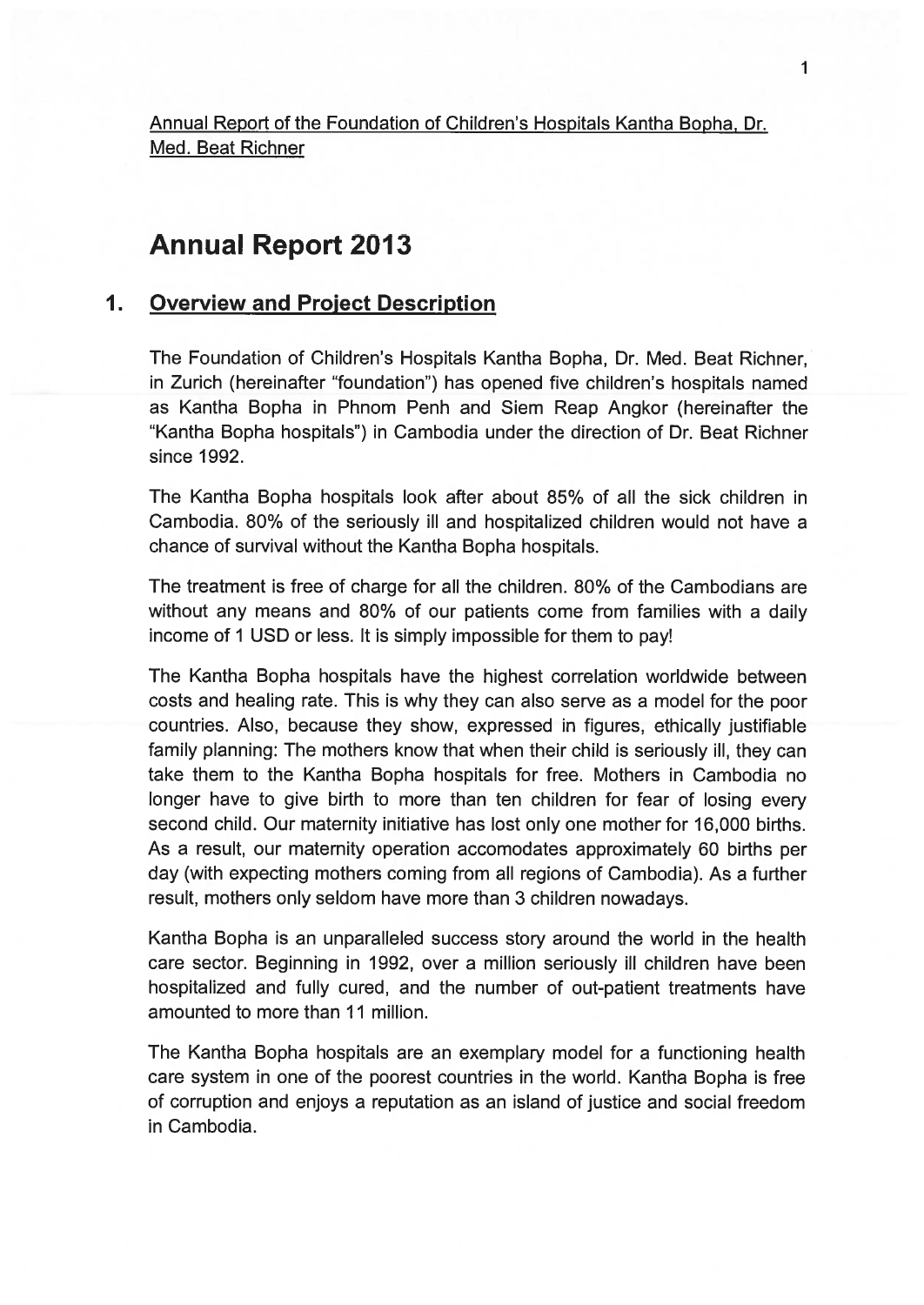#### 1.1. 21 years Kantha Bopha

The importance of the Kantha Bopha hospitals can only be explained and understood within the historical context of Cambodia.

King Norodom Sihanouk, who died in October 2012, had the Children's hospital Kantha Bopha in Phnom Penh built in 1962. At the time, he was the Head of State. The hospital was named in honour of his daughter Kantha Bopha, who died at infancy of leukaemia.

Up to and until the outbreak of the Vietnam War (1965-1971) and the subsequent Khmer Rouge's reign of terror (1975-1979), Cambodia operated a well-developed health care system. The entire infrastructure in Cambodia was completely destroyed by the war and the subsequent civil war and an estimated 1.7 million Cambodians — about <sup>a</sup> quarter of the country's population — were murdered.

During the final negotiations of the Paris Peace Agreement in Paris in September 1991 the well-known Zurich paediatrician Dr. Beat Richner was asked to redevelop Kantha Bopha, <sup>a</sup> place where he had worked in 1974/75 until the invasion of the Khmer Rouge in Phnom Penh. The newly restored Kantha Bopha was inaugurated early on 22 September 1992 with the participation of King Norodom Sihanouk and Ysushi Akashi (Japan), Chairman of the United Nations Transitional Authority in Cambodia (UNTAC).

The hospital has become <sup>a</sup> successful project. The hospital was soon overburdened. On <sup>a</sup> daily basis the hospital faced more than 20 gravely ill children who could only be treated in the over-loaded intensive care unit, and as <sup>a</sup> result were rejected care. At that time, all our employees were staff of the Ministry of Health. Due to the mass increase of patient volumes, more doctors had to be requested. The Ministry was limited to supplying inadequately trained personnel for our needs. As <sup>a</sup> consequence, Dr. Beat Richner began hiring young Cambodian doctors, who completed their internship at Kantha Bopha and who demonstrated grea<sup>t</sup> intelligence and motivation. Today these Cambodian doctors all hold senior managemen<sup>t</sup> positions.

In September 1995 King Norodom Sihanouk confirmed that all medical personnel should be selected by the foundation and had to adhere to <sup>a</sup> set of specific criteria. Furthermore, he personally allotted <sup>a</sup> plot of land at the royal palace. On 12 October 1996 Kantha Bopha II was inaugurated at this site by King Norodom Sihanouk and the president of the Confederation at the time, J.P. Delamuraz.

In May 1999 King Norodom Sihanouk inaugurated the third hospital in the presence of the Prime Minister Hun Sen. Jayavarman VII (Kantha Bopha Ill) in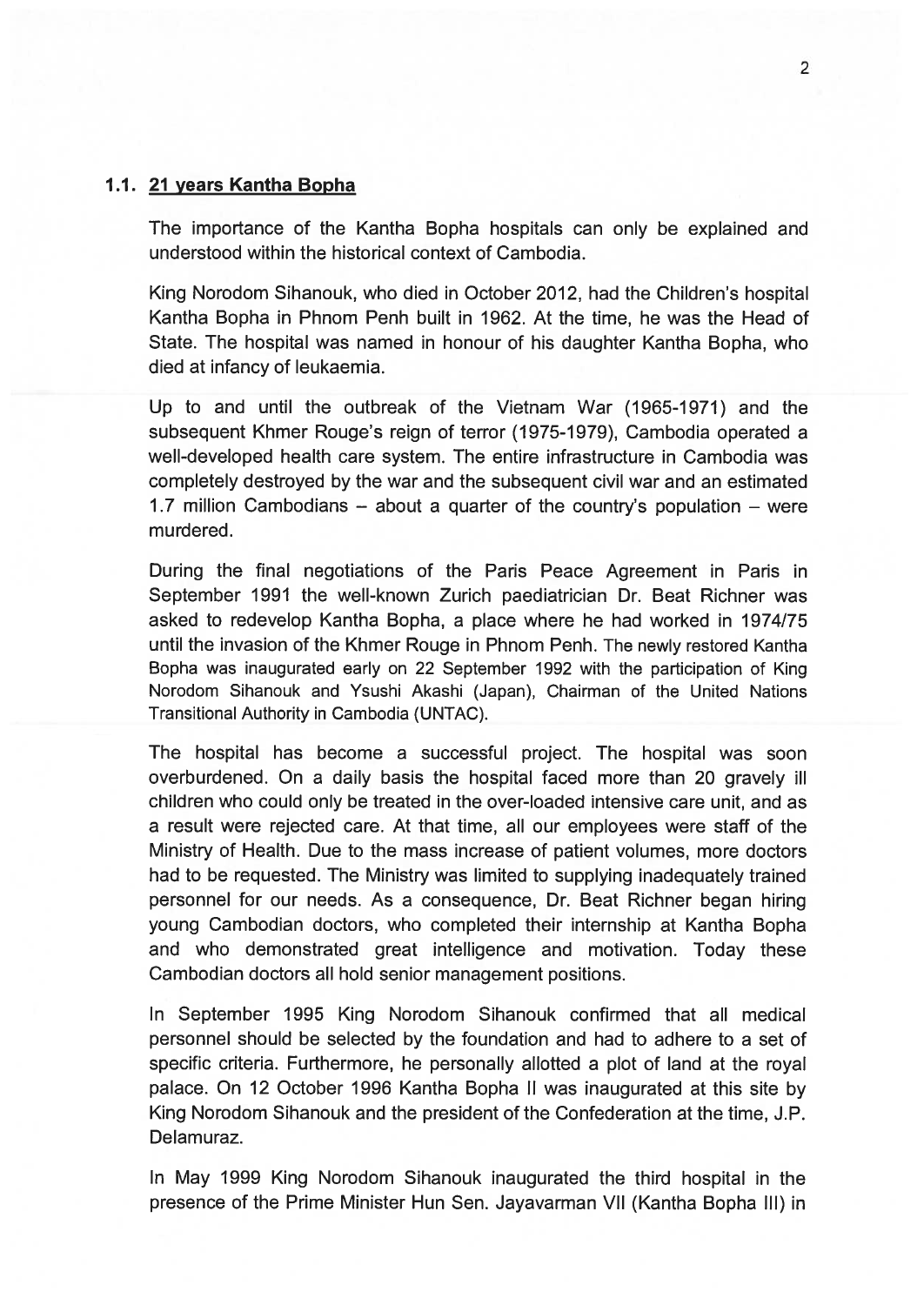Siem Reap Angkor. Since then the hospital has been expanded five times and now has an X-ray department, <sup>a</sup> laboratory, <sup>a</sup> hospital pharmacy, operating theatres and four wards. The maternity hospital was opened on 9 October 2001.

Kantha Bopha IV (Phnom Penh) was inaugurated in December 2005 and started to operate in January 2006.

In December 2007 Kantha Bopha V in Phnom Penh was inaugurated, after <sup>a</sup> construction period of only 12 months. It offers <sup>a</sup> ward comprising 300 beds, <sup>a</sup> vaccination clinic, <sup>a</sup> laboratory and an X-ray department.

The hospitals in Siem Reap and Phnom Penh have state-of-the-art equipment offering both MRI and CT scanners.

#### 1.2 Health Care Services

The main task of the Kantha Bopha hospitals is to treat thousands of severely ill children suffering from infectious diseases (tuberculosis, dengue fever, encephalitis, meningitis, etc.)

In 2013 alone, the number of severely ill children who needed to be hospitalized amounted to 119,945. There were about 30,000 children fewer than in 2012. The reduction is explained by the fact that there was an extreme epidemic of haemorrhagic dengue fever and enterovirus 71 in 2012. The sum of 119,945 seriously ill children, who would have no chance of survival without hospitalisation, were fully cured following their release from the hospital. Therefore, for example, we have ye<sup>t</sup> to see <sup>a</sup> recurrence of the infection of tuberculosis (endemic in Cambodia) or dengue fever in the last 22 years.

The number of outpatient treatments of sick children amounted to 687,083 (2012: about 776,625) Before being admitted to the polyclinic <sup>a</sup> triage is done by the doctors. The children who were not seriously ill and were therefore released following triage have therefore not been accounted for in our data.

110,616 pregnancy consultations and about 80,000 tuberculosis controls are also not included in these statistics.

In the year 2013 16,749 (2012: 15,764) surgical operations were performed.

28% of the children who perished in the intensive care units are heart related cases. This is why interventional cardiac catheter and open-heart surgery were introduced in the Kantha Bopha hospitals. In the year 2013, 186 heart surgeries were performed in the Jayavarman VII hospital in Siem Reap Angkor. Two missions were carried out by the paediatric cardiac surgery team of the John Hopkins University, Baltimore USA, under the direction of Prof. Luca Vricella. Three missions were carried out by the French team under the direction of Prof. Gerard Babatasi. Since 20 May 2013 our Cambodian team have been carrying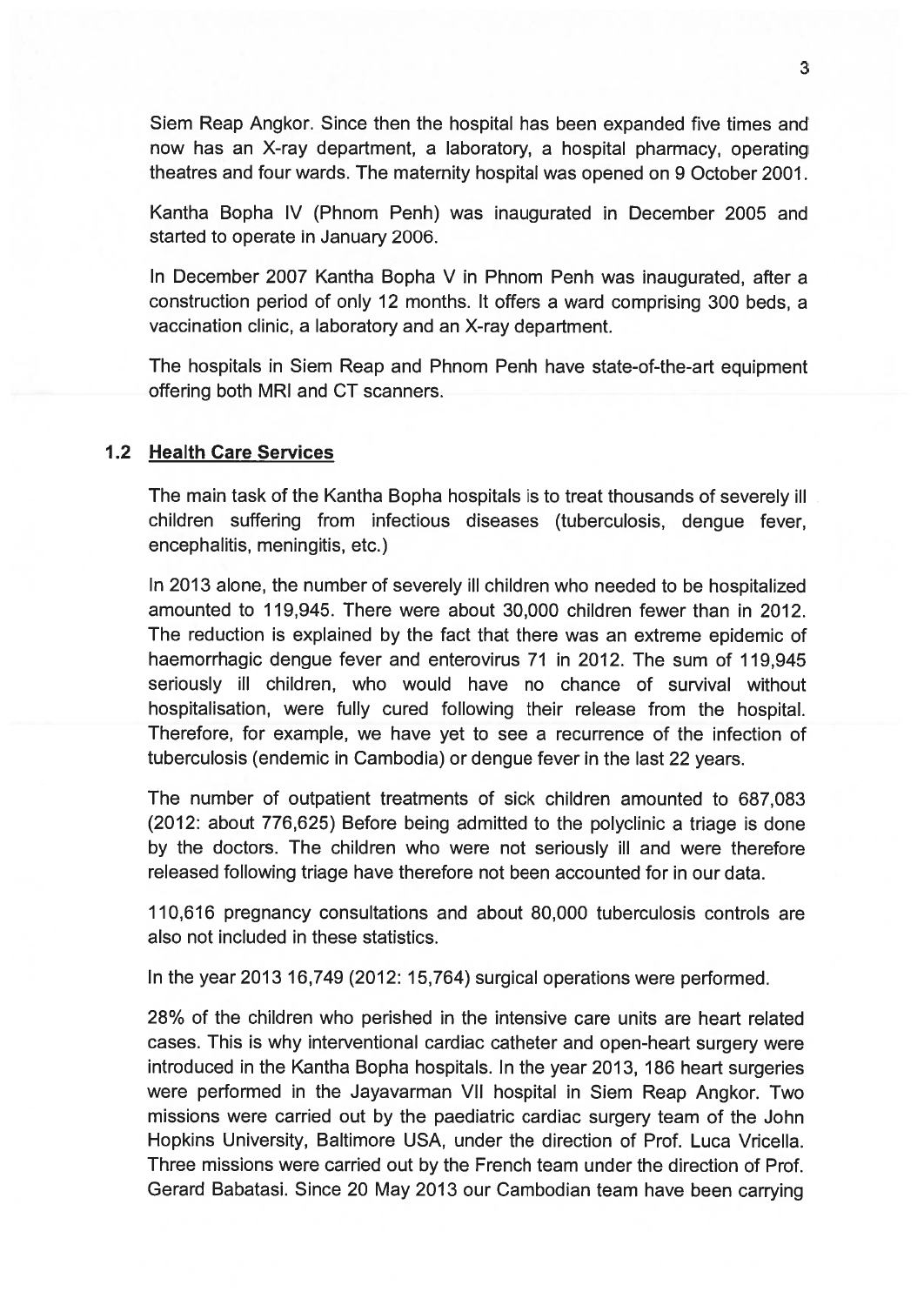out heart-related surgical procedures without the supervision of <sup>a</sup> foreigner, i.e. paediatric cardiology, heart surgery, cardiac anaesthesia, heart-lung machine and intensive cardiac care unit. All of these functions are completely independently with the Cambodian employees. The cooperation with Prof. Luca Vricella and Prof. Gerard Babatasi will be continued to ensure the on-going success of the program.

The Cambodian team is now also able to perform invasive cardiac catheterizations independently. Prof. Oliver Kretschmar from the Children's hospital Zurich was in Cambodia twice. Also this cooperation remains <sup>a</sup> critical par<sup>t</sup> of the program's success and will be continued.

Neurosurgery such as the removal of brain tumours, which are frequent and might be from the dioxin (agent orange was used for the defoliation of trees on the Cambodian-Vietnamese border during the Vietnam War), can now be performed independently by our Cambodian team in Phnom Penh (Kantha Bopha IV) as well as in Siem Reap (Jayavarman VI). We will continue to work in cooperation with the neurosurgeons of the "ChaIne de l'espoir", France.

There were 110,616 outpatient pregnancy check-ups and 17,747 births at the maternity hospital Siem Reap Angkor (2012: 16,974).

On <sup>a</sup> daily basis, 70 children had to be hospitalised in the intensive care unit in 2013 or else they would not have survived the day on which they were admiffed for care. At least 80% of the hospitalised children would not have survived altogether without hospitalisation. Statistically, about 100,000 children would have died in 2013! The mortality rate in 2013 was only 0.3%.

Many of our patients suffer from brain stem and cerebral cortex inflammation (encephalitis). 35% of the encephalitis in Cambodia are caused by the JEV virus, the Japanese encephalitis. This virus is transmitted by mosquitoes. There is an effective vaccination that can achieve <sup>a</sup> near to 100% cure rate. At the end of December 2013 we resumed the vaccinations. For <sup>a</sup> long time the vaccine was not available and only accessible to the neighbouring countries. We are now carrying out <sup>a</sup> total of 1,300 to 1,500 vaccinations <sup>a</sup> day.

### 1.3 Health care professionals

At the end of 2013, the foundation employed <sup>a</sup> total of about 2,500 local employees in the five hospitals in Phnom Penh and Siem Reap Angkor. In addition to Dr. Beat Richner, Head of the Kantha Bopha hospitals, the only other foreign employee working for the foundation in Cambodia is Dr. Denis Laurent (Head of Laboratory and dual citizen of both France and Cambodia).

The Kantha Bopha hospitals work sustainably and with the very high quality collaboration of about 2,500 Cambodians. The medical education and training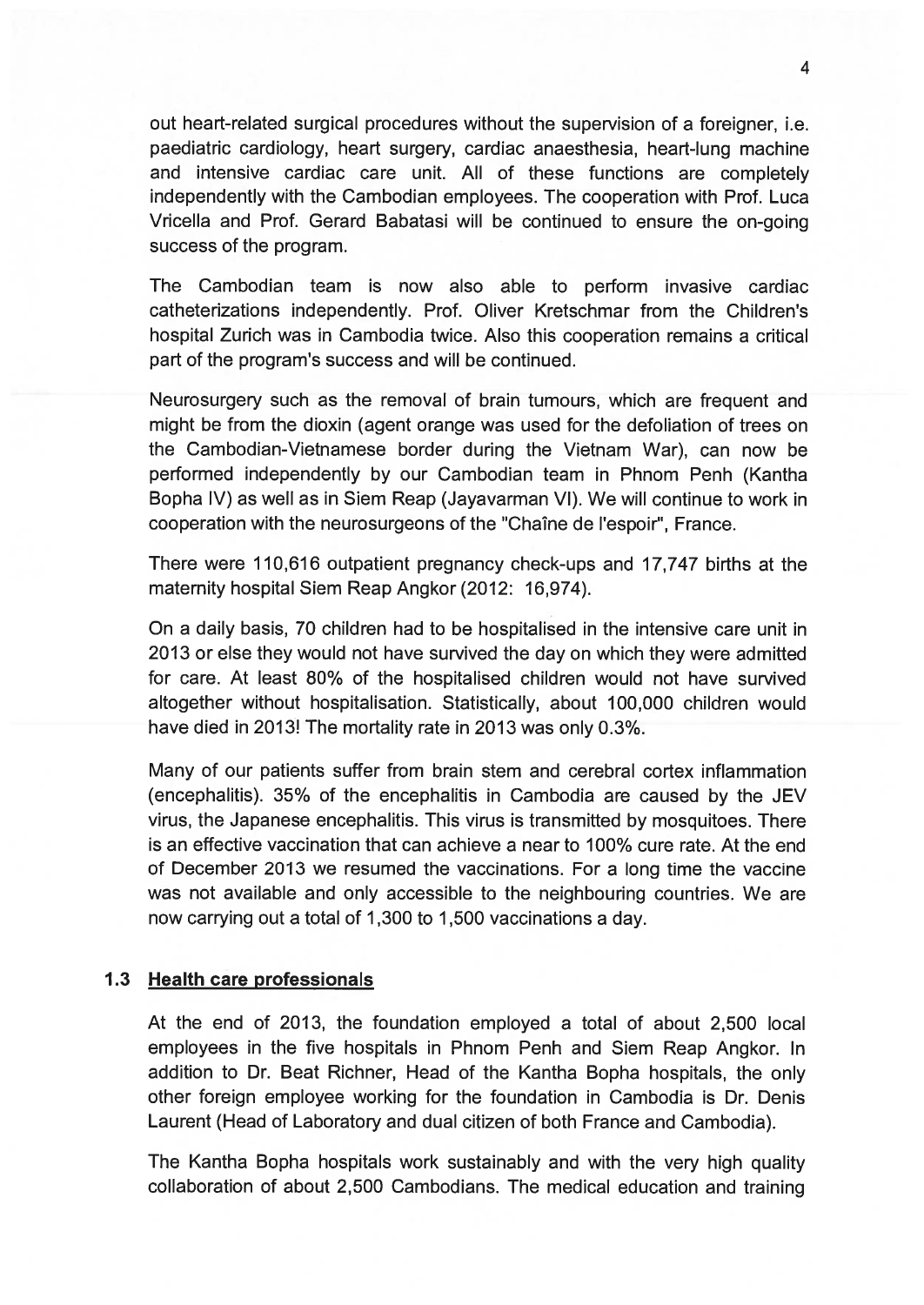of the younger colleagues work in <sup>a</sup> sustainable way. All the head doctors are aged between 40 and 47 and train their younger colleagues in <sup>a</sup> most professional way.

## 1.4 The Kantha Bopha hospitals have the status of Cambodian University hospitals

The Kantha Bopha hospitals are public hospitals and have the status of <sup>a</sup> Cambodian University hospital. 80 <sup>p</sup>hysicians (so called interns) constantly work and learn for six months at <sup>a</sup> time in the fields of paediatrics, surgery and obstetrics within the framework required by applicable medical specialists training. 12 doctors in Kantha Bopha are regular professors and 21 are lecturers at the Medical Faculty Phnom Penh.

#### 1.5 Further training and know-how transfer

The Kantha Bopha hospitals play <sup>a</sup> prominent role in the training of healthcare professionals in Cambodia. The Kantha Bopha hospitals supervise 80 trainees (medical studies) of the faculty and further 80 trainees (nurse studies) of the nursing care education. The foundation bears the costs of training.

To augmen<sup>t</sup> training and the further education of the Cambodian personnel there is <sup>a</sup> constant know-how transfer with specialists from the Children's Hospital Zurich and the Chaîne de l'Espoir.

Since 2007 16 professors and lecturers of the Children's Hospital Zurich, who stay in Cambodia for one week, have trained Cambodian doctors to specialise in paediatrics in three courses of continuing education.

In February 2013 the third course was agreed and programmed together with the Health Ministry and the medical faculty in Phnom Penh. In November 2014 the final evaluation of the third course under the direction of Professor Dr. med. Sennhauser, managing director of the University Paediatric Clinic Zurich and member of the foundation board, and Dr. med. Peter Studer, vice-president of the foundation board, as well as the Health Ministry, and the medical faculty in Phnom Penh will be carried out.

A long-term cooperation between the John Hopkins Institute in Baltimore (USA) with the Kantha Bopha hospitals in the fields of cardiology and cardiosurgery from April 2013 has been reconfirmed.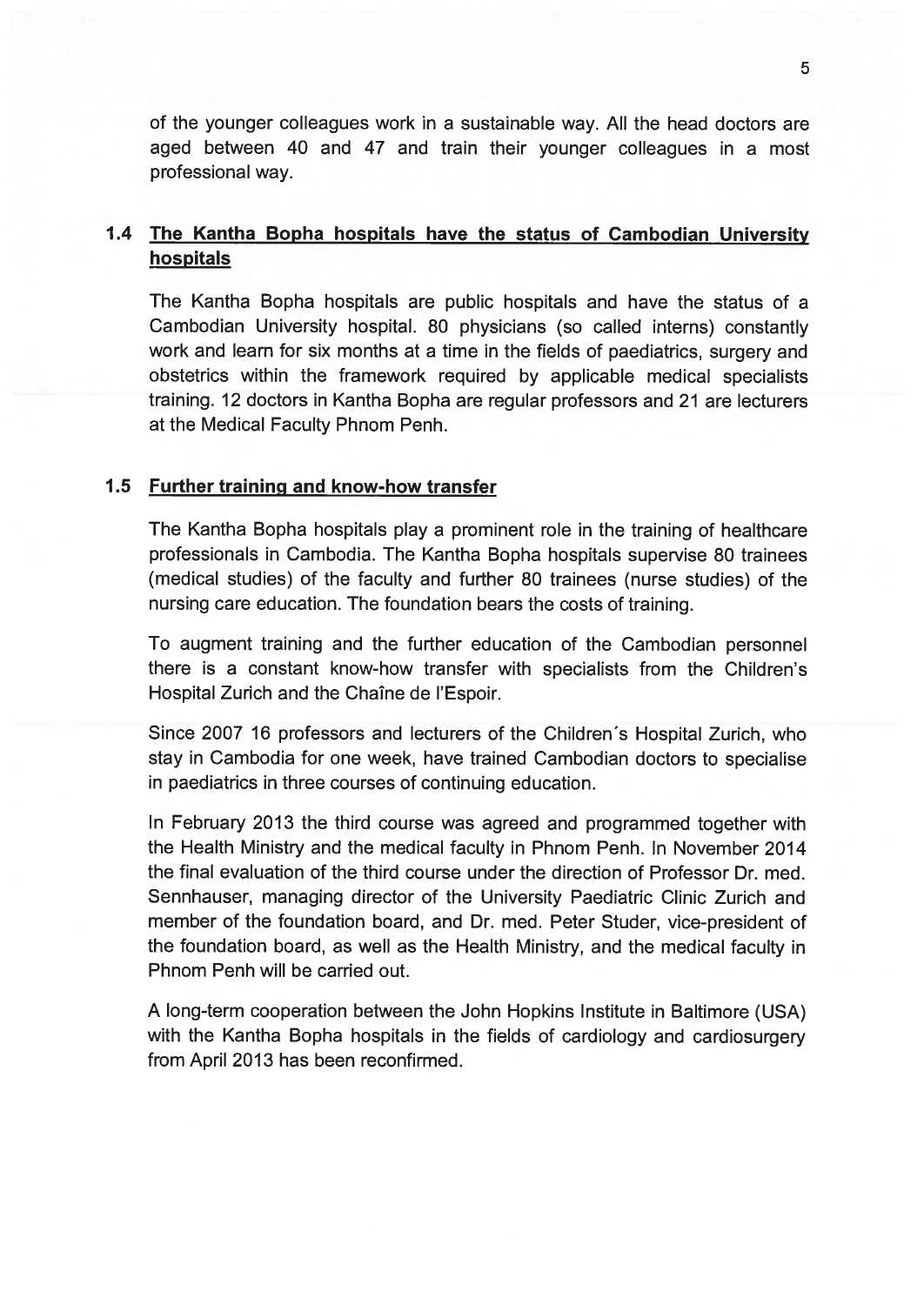## 2. Foundation board and Management

During the two meetings of 28 January 2013 and 07 May 2013 the foundation board focussed on the statutory business. The former president, Dr. Med. Alfred Löhrer, retired as president of the foundation board in May 2013 (he will however remain member of the foundation board) and was appointed Honorary President in appreciation for his decades of esteemed service. Dr. iur. René Schwarzenbach has been named the new president effective May 2013.

The Compensatory and Audit Committee met on 4 March 2013, presided over by Dr. iur. Florian von Meiss. He reviewed the compensation of the managing staff as well as the expenditures relating to bookkeeping, donations and public relations work.

The Foundation Board wishes to thank Intercontrol AG for its transparent and precise bookkeeping and the excellent monthly reports on current financial status. We are also very grateful for the competent care of the business in connection with legacies, bequests and all the correspondence with donors.

PricewaterhouseCoopers AG was once more utilized in the audit and control requirements for the annual accounts in 2013. Their tips and suggestions for the internal controlling system are of grea<sup>t</sup> value to us.

In March 2013 <sup>a</sup> delegation of the foundation (president, vice-president and Dr. iur. René Schwarzenbach) attended <sup>a</sup> meeting in Bern to inform the SDC. During this meeting the new contract with the SDC concerning the federal project contribution comprising the years 2013 - 2015 was prepared. The contract stipulates an increase of the yearly contribution from CHF 3 million to 4 million.

## 3 Financial Concerns — Donations — Public Relations

### 3.1 Annual Financial Statement

The Annual Financial Statement for 2013, approved by the Foundation Board on 13 May 2014, closed with assets of CHF 33'789'662.60 and a surplus of CHF 6'207'371.24.

The organisation capital (equity) therefore increased by CHF 6.2 million to CHF 32.8 million. The owned equity resources are very limited and only provide for <sup>a</sup> finance period of an estimated 12 months period for hospital operation.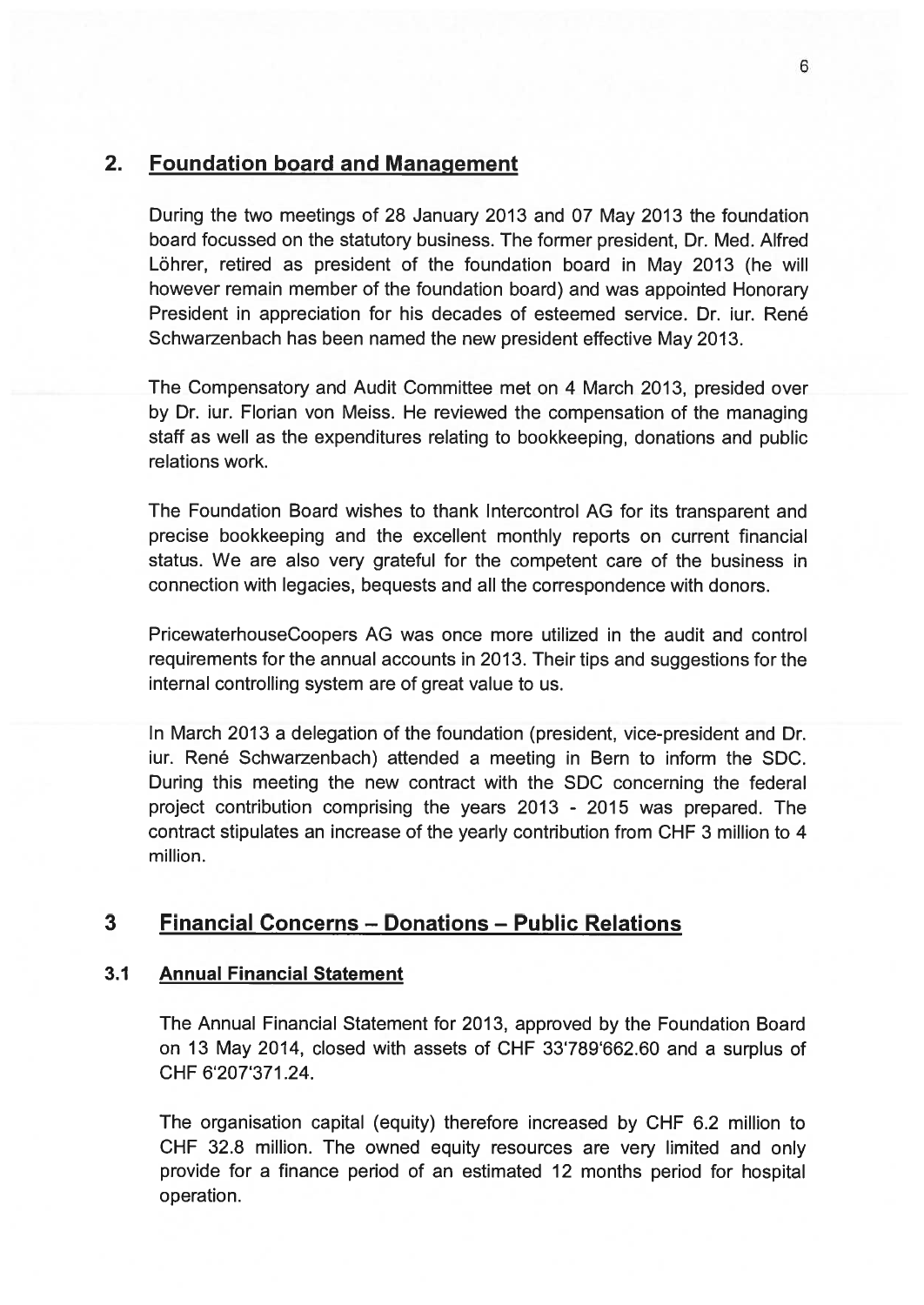As in previous years, the Annual Financial Statement was carried out according to the recommendations of standard SWISS GAAP FER 21. The audit by PricewaterhouseCoopers AG (PwC) of 13 May 2014 contains no limitations or details and recommends that the Foundation Board approve the Annual Financial Statement.

Our accounting contains two matters of particular concern:

- Due to the unstable political situation, the lack of legal security and for general administrative caution, the investments are debited directly from the expenditures.
- Under Cambodian law, the purchase of real estate by <sup>a</sup> Swiss Foundation is not permitted, three plots of land are held in trust by Dr. Denis Laurent, member of hospital managemen<sup>t</sup> and French-Cambodian dual national. There is written evidence of the corresponding trust relationship.

After <sup>a</sup> surplus of expenditures of CHF 1.8 million in 2012, the revenue surplus in 2013 amounts to CHF 6.2 million. The improvement in the results is mainly due to the following factors:

 The donations rose to CHF 39.4 million (second best result in 21 years, previous year 2012: CHF 37.3 million). The legacies increased by CHF 2.6 million to CHF 8.4 million.

We are pleased to repor<sup>t</sup> that regular donations again rose by an estimated amount of CHF 1.6 million in 2013.

- The expenditures for the operation of the hospitals in Cambodia ("project") expenditure Cambodia") have decreased by CHF 5.9 million. This decrease is attributed to lower costs for medication, lower personnel costs and because no new medical equipment was purchased.
- We are pleased that "infrastructure expenses Switzerland" have decreased by about CHF 250,000.00 (16%), due to the fact that fewer advertisements were published.

The par<sup>t</sup> of our administrative costs (referred to as "infrastructure expenses Switzerland" in the income statement) confirmed by PwC in its separate repor<sup>t</sup> of 13 May 2014 is in keeping with the average of the pas<sup>t</sup> three years at 7.73% of the total revenues, which is an efficiently low ratio and representatively reflects <sup>a</sup> lean organisational process.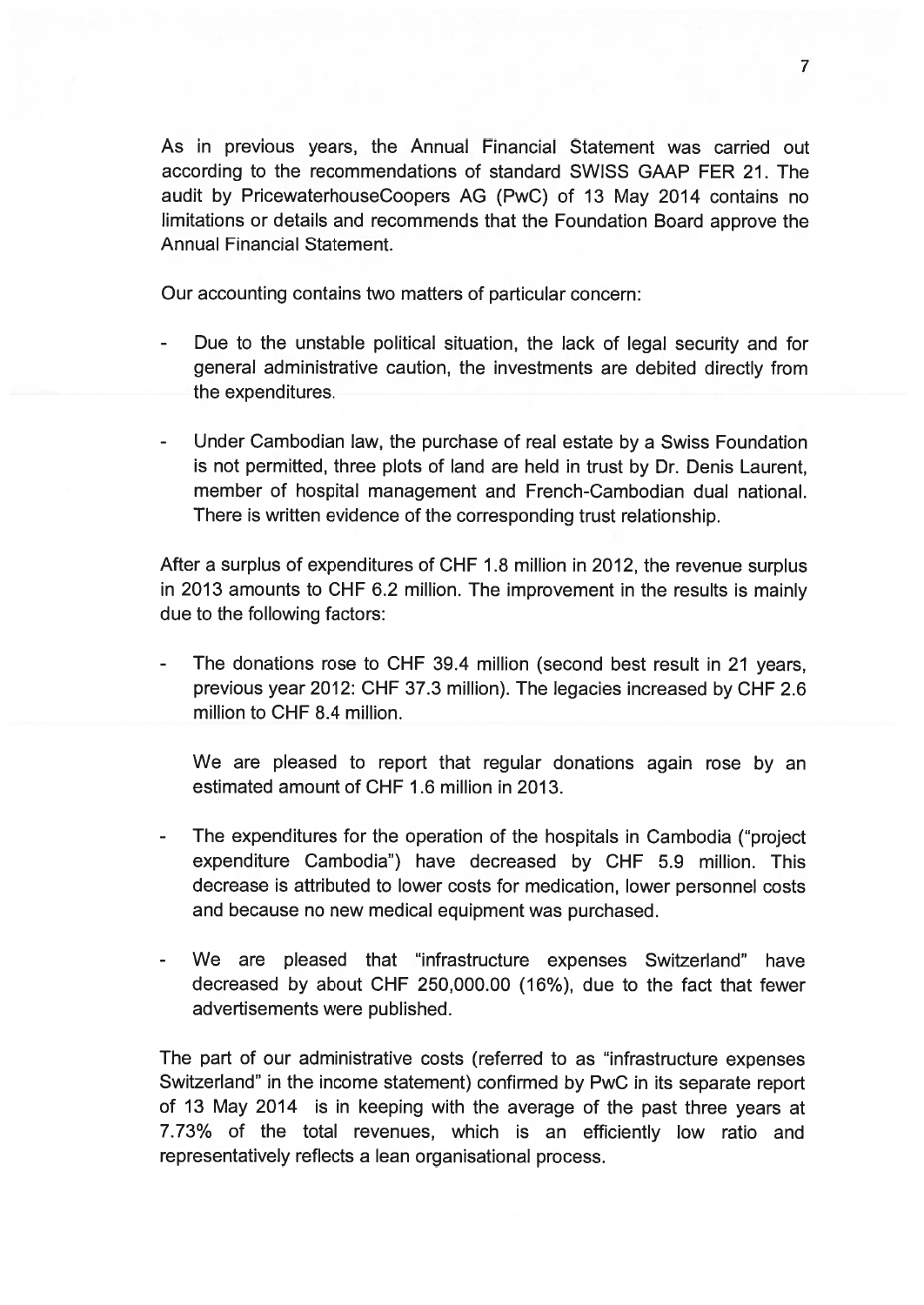This efficiency in administrative costs can be attributed to efficient handling of public relations, including advertisements, IT, administration of donations, thank-you letters, bookkeeping and auditing costs.

The income through donations until the end of May 2014 is estimated at CHF 1.5 million and are below the same period of the prior year.

### 3.2 Public Relations

In 2013 we carried out <sup>a</sup> total of three mailings, in March 2013, June 2013, and November 2013. Based on the more than 94,000 personalised addresses, we generated responses from over CHF 8 million resulting in an estimated 44,600 donations.

Dr. Beat Richner continued his weekly cello concerts (also on Thursdays in tourist season), together with continuing his information sessions. Every Saturday and Thursday evening Dr. Beat Richner informs an international audience in the auditorium of the Siem Reap hospital about current medical, political and financial aspects of his activities.

In order to generate donations, Dr. Beat Richner travels to Switzerland twice or three times <sup>a</sup> year. In 2013 he gave concerts in the Grossmunster in Zurich, in the Elisabethen church in Basel, in the cathedral in Lausanne and in the Klosterkirche Einsiedeln. In December 2013 he performed once again in the Grossmunster in Zurich. In addition, he gave <sup>a</sup> concert in Baden in March 2013 (organized by the Canton hospital Baden), at the International American Club in Geneva, and, in May 2013 at the Lyons Club Appenzell.

In December 2013 and for the first time since 1994, Dr. Beat Richner travelled to New York, USA. Two events were organized by the Swiss Consulate in New York. Furthermore <sup>a</sup> radio interview was made along with <sup>a</sup> performance in a small hall at the Carnegie Hall and the film première of "L'Ombrello di Beatocello" (Georges Gachot) at the Quad Cinema. The latter two of which resulted in <sup>a</sup> standing ovation.

The "The New York Times" and other newspapers covered these events. Since this somewhat tiring mission to New York, the number of US Americans attending Dr. Beat Richner's weekly concerts in Siem Reap has risen as <sup>a</sup> result.

At the beginning of November, the television company CTN recorded <sup>a</sup> two par<sup>t</sup> interview in the popular series "My Life, My Story". Each par<sup>t</sup> was broadcast <sup>a</sup> total of 23 times. This has contributed to <sup>a</sup> much greater understanding of Kantha Bopha and to the suppor<sup>t</sup> of Kantha Bopha in the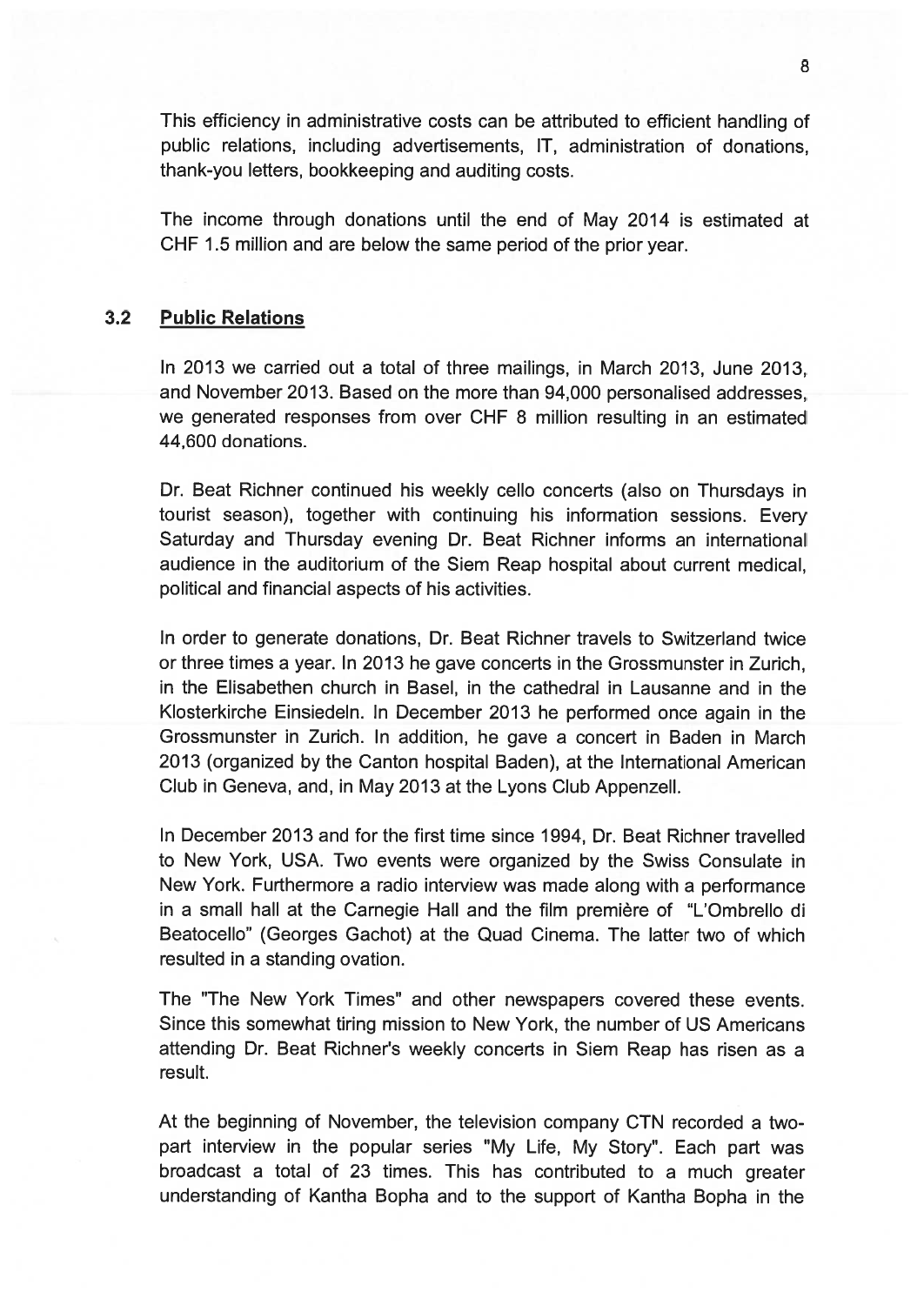Cambodian population as can clearly be seen in the comments of the Cambodian press as well in the electronic media (Facebook). Also the volume of Cambodian donations, small, medium, but also large sums, has risen. The awareness of Kantha Bopha's factual achievements, highlighting Cambodia the preservation and daily care of more than 200 children, has also increased.

In addition to his position as the Head of the five hospitals, which employ around 2,500 employees, Dr. Beat Richner also attends to the careful daily attention of the donators. Thanks to his indefatigable involvement and in appreciation of the enduring loyalty of our donors, we have generated over CHF 510 million in donations in the last 21 years. CHF 445 million is generated from private donors.

## 4 Thanks

The foundation is grateful for the nearly 100,000 donors and the many companies and foundations for their financial and ideological suppor<sup>t</sup> of the Kantha Bopha hospitals in the year 2013. Your help in 2013 enabled us to provide medical help to 120,000 seriously ill children in Cambodia.

The governments of Cambodia and the Swiss Federation deserve our appreciation for their increased regular suppor<sup>t</sup> and we hope for <sup>a</sup> further increase in their participation.

The contributions of the Cambodian governmen<sup>t</sup> have been increased from USD 2 million to USD 3 million by the Prime Minister Hun Sen since 2012. These proceeds were paid directly to our foundation, to ensure direct foundation access to the proceeds and averting payments to the Cambodian Ministry of Health. The Cambodian Red Cross, presided by Hun Rany, the Prime Minister's wife, donated USD <sup>1</sup> million. The foundation Bayon, presided by the Prime Minister's daughter Hun Mana has also donated <sup>a</sup> further estimated USD 0.5 million.

The yearly contributions of the Swiss federation have been increased from CHF 3 million to CHF 4 million for the years 2013 through to 2015.

We thank Circus Knie for the 20-year friendship and hospitality with the traditional Knie Gala in Zurich, where friends of the foundation meet in <sup>a</sup> pleasant and family-orientated atmosphere.

Furthermore, we thank the media for their interest and their continued coverage of Dr. Beat Richner and his aid agency. Special thanks go to the Schweizer Illustrierten magazine, for their many years of loyalty and favourable editorial.